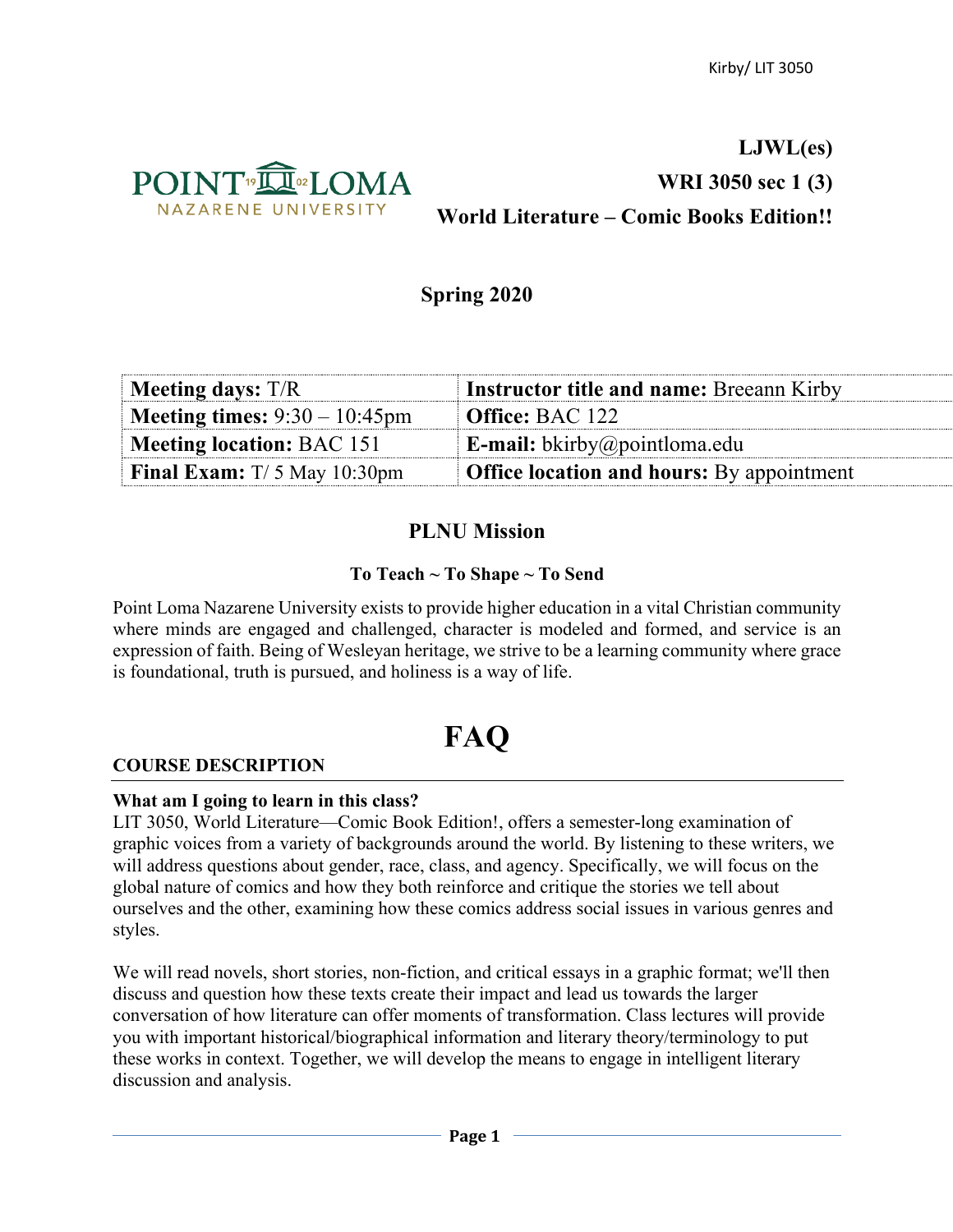The PLNU catalog says that LIT 3050 is

An advanced study of works, primarily in translation. The course focuses on selected themes, topics, and/or eras and places the works in their cultural contexts. Prerequisite(s): Fulfillment of the College Composition requirement, LIT 2000, and Junior or Senior standing.

#### **Why do I have to take this class?**

The short answer is that you need this class or one like it to graduate. The better answer is that this class will make you aware of how stories affect our lives—an awareness you can take from the classroom into many areas of your life. Being able to listen to/read, analyze, synthesize, and enact stories gives you agency<sup>1</sup> in whatever field you may enter.

The more official answer is that this course is one of the components of the General Education Program (GELO) at Point Loma Nazarene University, under the category of Seeking Cultural Perspectives. By including this course in a common educational experience for undergraduates, faculty supports a survey of human endeavors from a historical, cultural, linguistic, and philosophical perspective, including developing critical appreciation of human expression—both artistic and literary (PLNU Catalog).

The Institutional (ILO) and General Education (GELO) Learning Outcomes addressed in this class are as follows:2

#### **Context: Learning, Informed by our Faith in Christ**

**ILO #1:** Students will acquire knowledge of human cultures and the physical and natural world while developing skills and habits that foster life-long learning

**GELO 1a** *Written Communication*: Students will be able to effectively express ideas and information to others through written communication.

**GELO 1b** *Oral Communication*: Students will be able to effectively express ideas and information to others through oral communication.

**GELO 1c** *Information Literacy*: Students will be able to access and cite information as well as evaluate the logic, validity, and relevance of information from a variety of sources.

**GELO 1d** *Critical Thinking***: Students will be able to examine, critique, and synthesize information in order to arrive at reasoned conclusions.**

**GELO 1e** *Quantitative Reasoning*: Students will be able to solve problems that are quantitative in nature.

 $<sup>1</sup>$  The ability to act with power and authority.</sup>

<sup>2</sup> SLOs have been taken from Dr. Pedersen's LIT 3053 syllabus.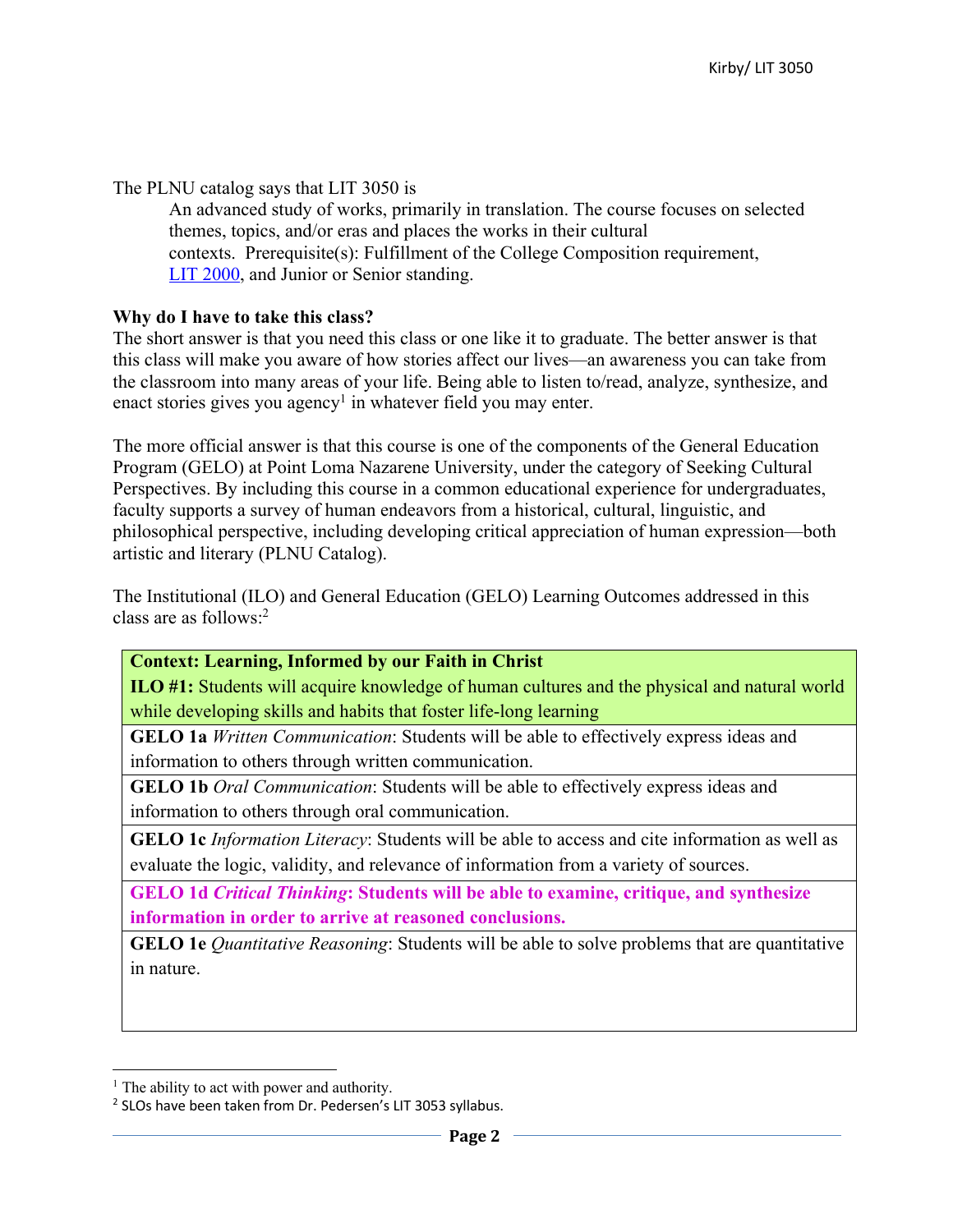**Context: Growing, In a Christ-Centered Faith Community**

**ILO #2:** Students will develop a deeper and more informed understanding of self and others as they negotiate complex environments

GELO 2a Students will develop an understanding of self that fosters personal wellbeing.

**GELO 2b Students will understand and appreciate diverse forms of artistic expression.** 

**GELO 2c Students will demonstrate an understanding of the complex issues faced by diverse groups in global and/or cross-cultural contexts.** 

**Context: Serving, In a Context of Christian Faith**

**ILO#3:** Students will serve locally and/or globally in vocational and social settings

**GELO 3** Students will demonstrate an understanding of Christian Scripture, Tradition, and Ethics, including engagement in acts of devotion and works of mercy.

**Course Learning Outcomes for LIT 350: World Literature**

**CLO 1** Students will closely read and critically analyze texts. **(GELO 1d, 2b, 2c)**

**CLO 2** Students will recall, identify, and use fundamental concepts of literary study to read texts: terms, modes/genres, element, periods (dates, writers, characteristics, developments). **(GELO 1d, 2b)**

**CLO 3** Students will connect the literary works with their own lives and with the social, cultural, and historical contexts of the works and their authors. **(GELO 1d, 2b, 2c)**

## **REQUIRED TEXTS AND RECOMMENDED STUDY RESOURCES**

#### **What do I have to buy for this class?**

- 1. McCloud, Scott. *Understanding Comics* ISBN: 97800609762552
- 2. Miyazaki, Hayao. *Nausicaa Of The Valley Of The Wind, V.1* ISBN: 9781591164081
- 3. Abouet, Marguerite and Clement Oubrerie. *Aya* ISBN: 9781894937900 Or

ISBN: 9781770460829

**\*Please note the ISBNs; this title has a few different versions. This title is also on reserve at the library.**

- 4. Moon, Fábio and Gabriel Bá. *Daytripper* ISBN: 9781401229696
- 5. Abirached, Zeina. *A Game For Swallows* ISBN: 9781575059419
- 6. Bui, Thi. *The Best We Could Do* ISBN: 9781419718786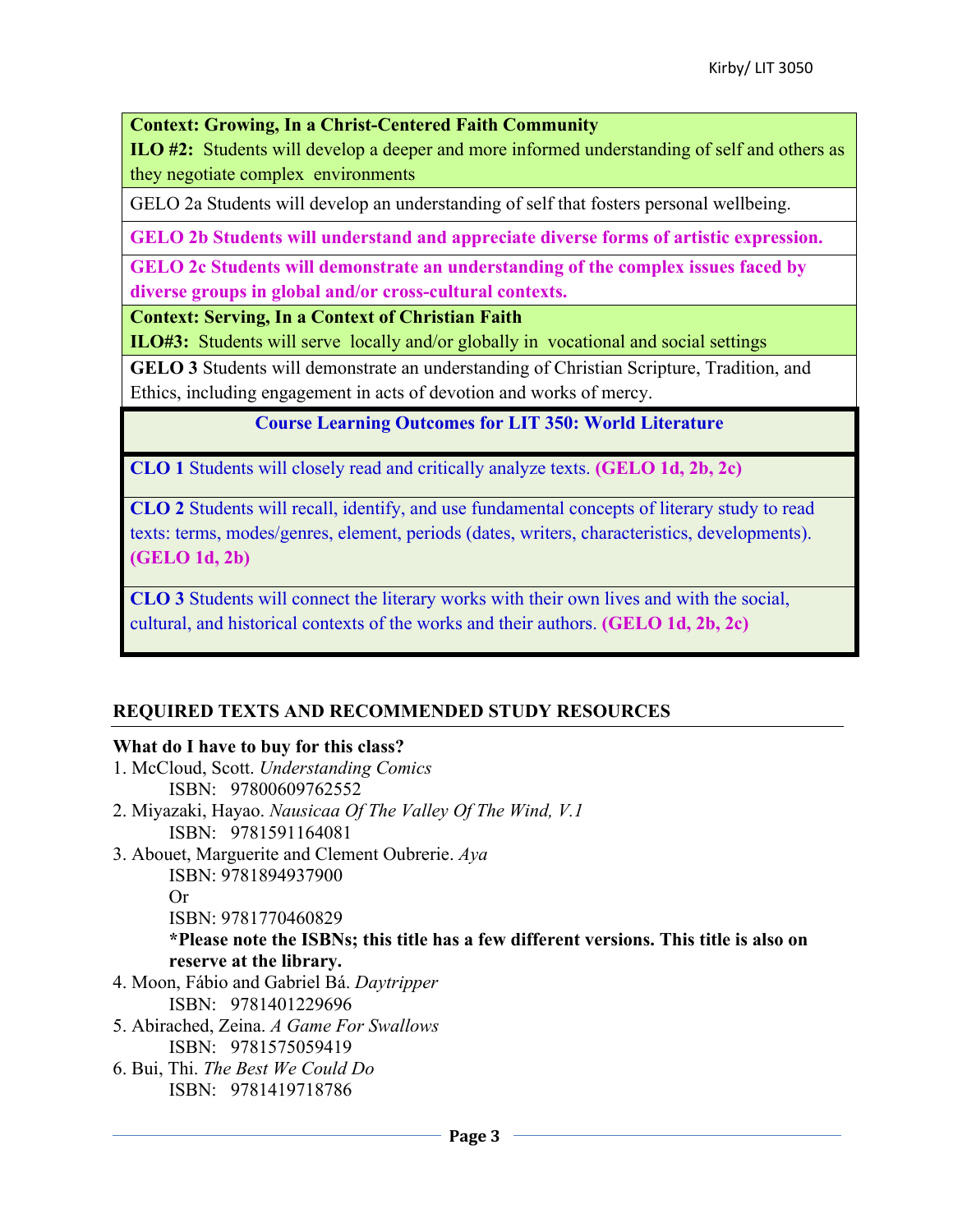- 7. Some printouts from other material placed in the PAGES section of Canvas as well as a few written assignments.
- 8. Various office supplies (highlighters, pens, stapler, Scotch tape, paper for notes)

*\*\*In the interest of lightening the financial burden of college education, I have placed our additional readings on Canvas rather than constructing a course reader. You must read this material before class AND either bring in printouts of the pages or a NON CELL PHONE device to read them on. If you do not, I will sweetly ask you to leave class to retrieve the materials (including books on the days we read the above books). Point Loma Nazarene University, as a non-profit educational institution, is entitled by law to use materials protected by the US Copyright Act for classroom education. However, any use of those materials outside the class may violate the law.\*\**

#### **Are there any resources I can use online and/or on campus to help me?**

Yes. The following are a few of my favorites.

**The Writers' Studio** is located in Bond Academic Center, room 159 http://www.pointloma.edu/experience/academics/schools-departments/departmentliterature-journalism-modern-languages/writers-studio.

**The Library** has not only many books but also databases that allow you to do specific searches for any topic you want. Further, it also contains very helpful librarians who can assist you.

**Canvas** will contain this syllabus, the assignments, some readings, and other fun sundries throughout the semester. Sometimes you might have to print them for class. Please check Canvas regularly.

**OneLook** is an online database of dictionaries www.onelook.com.

**Wikipedia** is an online encyclopedia www.wikipedia.org. Though this site can have errors from time to time, it is a wonderful place to look up any person, place, or event you encounter in your reading that you do not know. While I love Wikipedia for its ability to quickly provide information, DO NOT use this as a source for your papers. **Me** I am available to answer any questions you may have. You can schedule appointments to see me in class or email me—**please include "WRI 3065" in the subject** line of your emails to me.

#### **ASSESSMENT AND GRADING**

#### **How do I pass this class?**

- 1. Come to class
- 2. Do all the assignments
- 3.Turn them in on time

#### **What specifically does that look like?**

You will read a lot in this class. Granted they all are comic books of some type, but you will be expected to read, engage with the text, and have thought about it. The weekly reading quizzes will help you stay on task with the reading. Because comics by their nature are a visual medium there are no audio comic books. If you prefer to read your books aurally, you may want to look into another literature course. Further, some of these comics do have a cartoon equivalent; however, as you well know, the movie is rarely like the book. I would advise you to actually read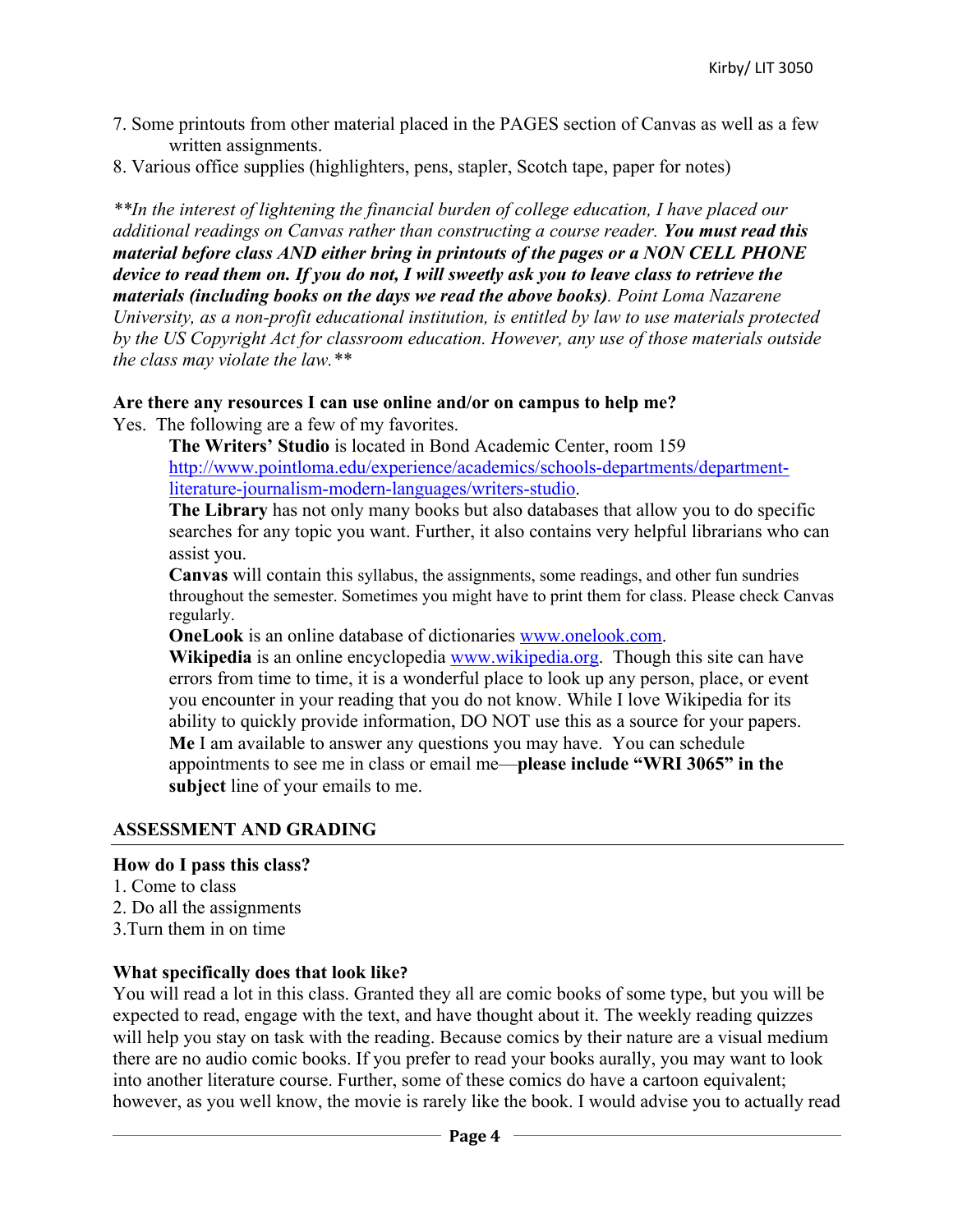our texts, perhaps even revel in the fact you are getting to look at some amazing and entertaining art for an upper division college course.

There will be some sort of writing due every week in the form of Instagram posts. This isn't to scare you but to let you know the pacing of the class.

## **Since the writing is on social media does that mean it can be some sort of stream of consciousness string of words I wrote during chapel right before class?**

Nope. Nor can any other writing you do for me.

Unless done in class, anything you submit to me needs to be

- a. Typed and double spaced in the appropriate format (the default is MLA);
- b. Demonstrate you have been thinking about the problem/topic you are writing about;
- c. Be free of typos.

#### **So I have to have perfect grammar or you will fail me?**

No. Typos are not grammar mistakes. Typos are ignoring the things that you already do proficiently in your writing on social media, email, and texting. Things like not putting a period at the end of a sentence Or not capitalizing my name, which is breeann Kirby (another typo is spelling my name wrong—or your name, for that matter). Or when you are writing.<sup>3</sup> You need to have complete thoughts. Typos are one of my HUGE pet peeves. They are not just mistakes but a sign of disrespect to me and your peers who will be working with your writing. Most typos can be easily caught if you read through your paper at least once before you turn it in (pro tip: read your paper out loud. You'll catch a lot of stuff that way.) Because no one is a perfect proofreader, I will allow one typo every page (meaning if you have a five-page paper, you may have up to five typos total on any of the pages in that work).

#### **What are the specific assignments?4**

- **Contract (9%):** You will write a contract for the grade you wish to earn in this class and evaluate yourself with regards to the contract at the middle of the semester and the end.
- **Quizzes (10%):** There will be 12 quizzes that will cover our readings. You need to do 10 of the 12 with a minimum grade. These quizzes will happen about once a week on Canvas. There will be no make-up quizzes given.
- **INSTAdiscussions (20%):** As we read and discuss our texts, I will post discussion questions on Instagram. First, you will create an academic Instagram account (not your personal account—you don't want to mess up your curation). Then you will follow me: @naturenarratives to see the prompt. You must post your answer to the prompt which will be both a photo (can be taken from our reading) and an explanation as to why that photo answers the question AS WELL AS the relevant hashtags. You may not duplicate a classmate's photo; nor should you use photos you rip from the web. Rather, try for an original picture you took. Remember, this is social media; have fun with it. You must post on the due date, and you will comment (in addition to liking) at least two other of your classmate's responses. I will post 12 questions; you must respond to 10.

**Midterm Exam (10%):** Your midterm will be 5 March. It will be short essays, drawing from

<sup>&</sup>lt;sup>3</sup> Note the three typos here.

<sup>4</sup> \* denotes a B grade assignment/ \*\* denotes an A grade assignment.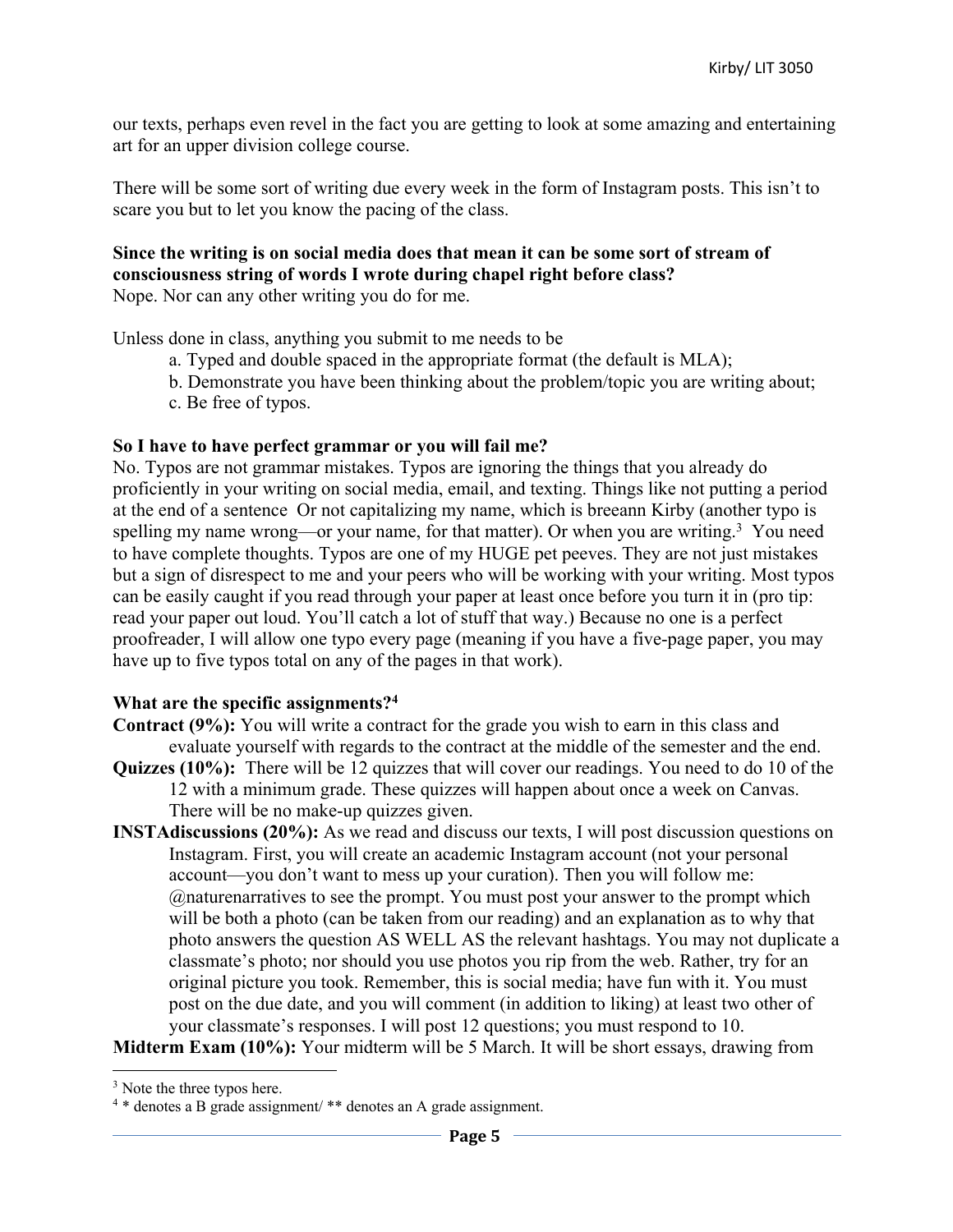the ideas generated throughout our class.

- **GE Response Paper (10%):** Drawing from your experience in class, you will choose one work from our course readings that has impacted your understanding and appreciation of cultural perspectives to some degree and write a 2- to 3-page response. It will be submitted in MLA format both in paper copy the last day of class.
- **Final Exam (7%):** This will be a comprehensive exam. Successful completion of this class requires taking the final examination **on its scheduled day***.* The final examination schedule is posted on the Class Schedule site and in this syllabus. No requests for early examinations or alternative today's will be approved.
- **\*/\*\*Attend a Reading or Play (10%):** There are many opportunities on campus (and off) to see creative events. Many of these events are even followed by a time of interaction with the speaker. You will attend at least one reading this semester and write a 500-word minimum response. This response is **due no later than 1 week** after your attendance of the event
- **\*\*Presentation (7%):** You will craft a 3-minute presentation to present the emerging issues, structures, themes, and authorial background of a graphic writer/illustrator of your choice (and genre). The selections will be assigned on a first come, first served basis. It will be your job to make your classmates and Prof. Kirby wish that we had been assigned to read your chosen text. More details and rubric for this assignment are on Canvas.
- **\*\*Final Creative Project from Class Text (7%)**: You will create a creative response inspired by one of our texts. This response can be a short comic, a performance, a written story or poem, a video, pretty much you can respond in any way you'd like. You will do a short presentation of your work as part of the final.
- **Class Participation (10%):** Effective learning happens in a dynamic environment. Therefore, you must interact with the instructor and the other students every class session—aka talk. If you wish to earn your participation grade, you must have a good attitude; you must read all of the readings; and you must speak out. Make it your goal to come up with one good thought for every class and to share it. Also, you must turn off your cell phones when you enter the classroom; use of cell phones will not be permitted unless you have an academic accommodation OR I give you specific permission. Other electronic reading devices are allowed on the days we have comics in digital format; **however, if you use your device to disengage from class discussion, I will sweetly ask you to leave that day and try again next time.**

#### *\*For all of these assignments, further instructions will be given on Canvas and/or in class\**

**There are a lot of people in this class and I am shy about speaking publicly. Do I really have to talk in class? And if I do, how do I know that I will not be treated unkindly?** First, I feel you. I actually have a strong sense of stranger danger and hate talking in front of people. I am nervous every class, but practice has made it easier and easier.

Second, it is important for you to practice speaking publicly now when you are in a safe space with an advocate (me); again, practice will make it easier and easier. Respect in class is a must. Again, this classroom is a safe space. As we discuss and analyze works that may address potentially emotional topics, we will encounter many different viewpoints within the class. Much of the work we will do in this class is cooperative. You should think of all your reading, writing,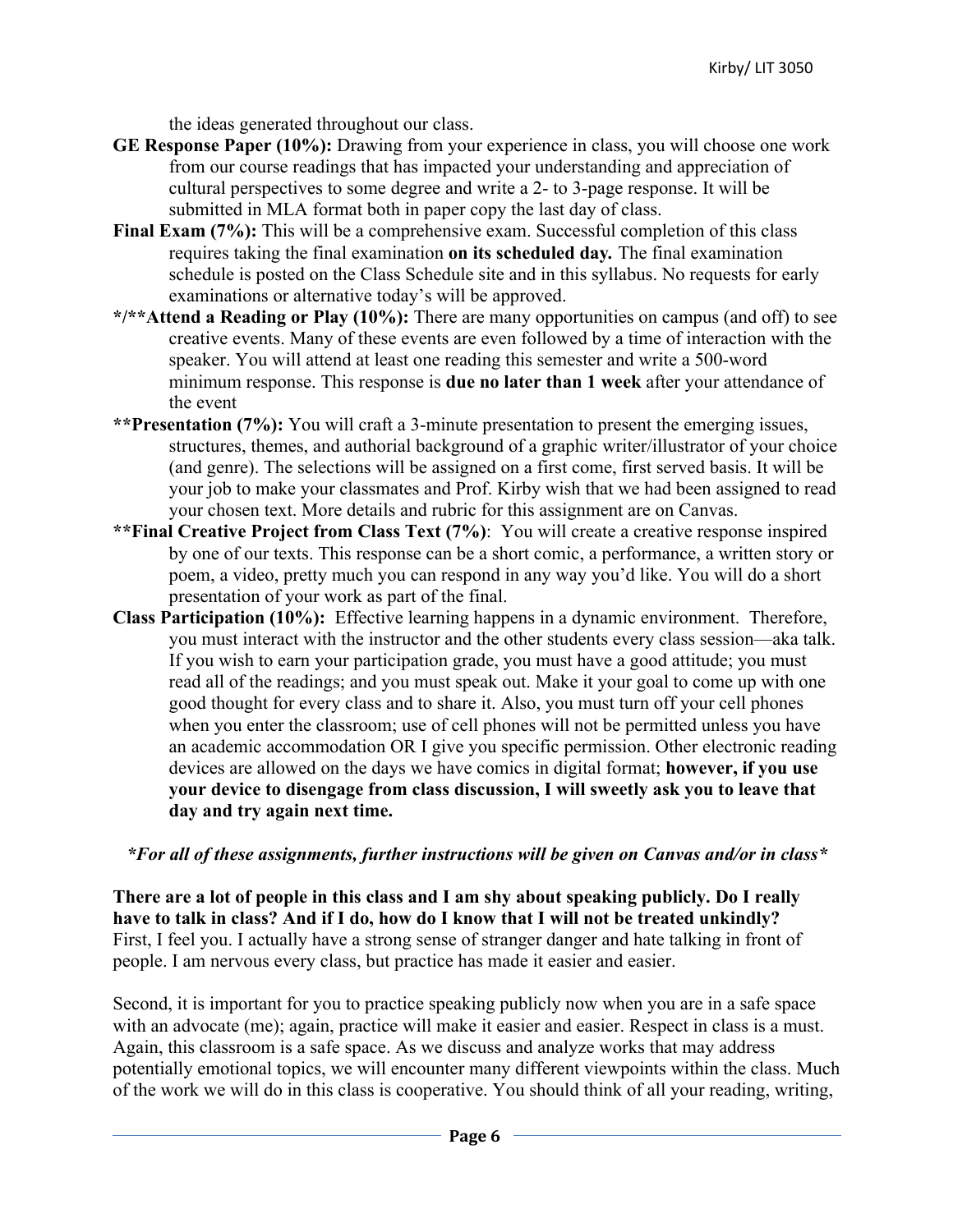#### and speaking for and in class as public, not private, discourse. **By continuing in this class, you acknowledge that your work will be viewed by others in the class.**

For those of you who are already strong and confident in your opinions and abilities, be sensitive to others who are not. Sometimes take the lead in recognizing when others want to talk, asking them for their opinion and feedback. In order to be a good participant in this class, you must be sensitive to your fellow learners, recognizing them as human just as you are. As we share ideas, personal insults and comments will not be tolerated. I will ask you to leave if you cannot be kind. If you aren't sure how to phrase your opinion, please ask me.

For all of us, assume the best about the person speaking. Sometimes we need to hear what we are saying before we understand exactly what we are saying. Ask for clarification; respectfully disagree. The best rule to follow: **be kind.**

#### **A lot of class discussion seems to come from our outside experiences and opinions, do I need to take notes?**

Absolutely. Note taking is a valuable skill in every discipline and should be practiced whenever possible. Sometimes I may SPEAK information in class that is important. It is your responsibility as an active class participant to take notes. I often will use class discussion as a place to clarify how to do a certain assignment. This discussion may not appear on Canvas or a PowerPoint presentation. Further, I like to toss in quiz and midterm questions that come from class discussion. Thus, your taking good notes is important for your success in the class.

#### **How will I know my grade in the class?**

To eliminate grade anxiety, I've set this course up on a contract grading model. This model means that you can **choose** which grade you would like to earn right now at the beginning of the semester and then **allocate your time** wisely to earning that grade. A written contract is due the third week of class that states the grade you intend to earn in the class as well as the work you will do to meet contract; I will then ensure you meet your learning goals. At two other points in the semester, you will evaluate your contract and contribution to the course. You are free to change your mind during the semester about what grade you wish to earn, but we must then meet to negotiate your new contract.

I will not accept work that is unfocused and rife with grammatical and logical errors and typos. If you happen to submit an assignment that appears to be the product of lazy engagement with the material, you risk not meeting the conditions of our grade contract; I will allow you the opportunity to redo two assignments if they do not meet the standards of your contract, not including quizzes, midterm and final exams. **If I accept your work, it means you met contract and are earning the grade you chose**. I assume that none of you want a grade of D or F; if you are interested in a grade lower than a C, please meet with me to discuss your options.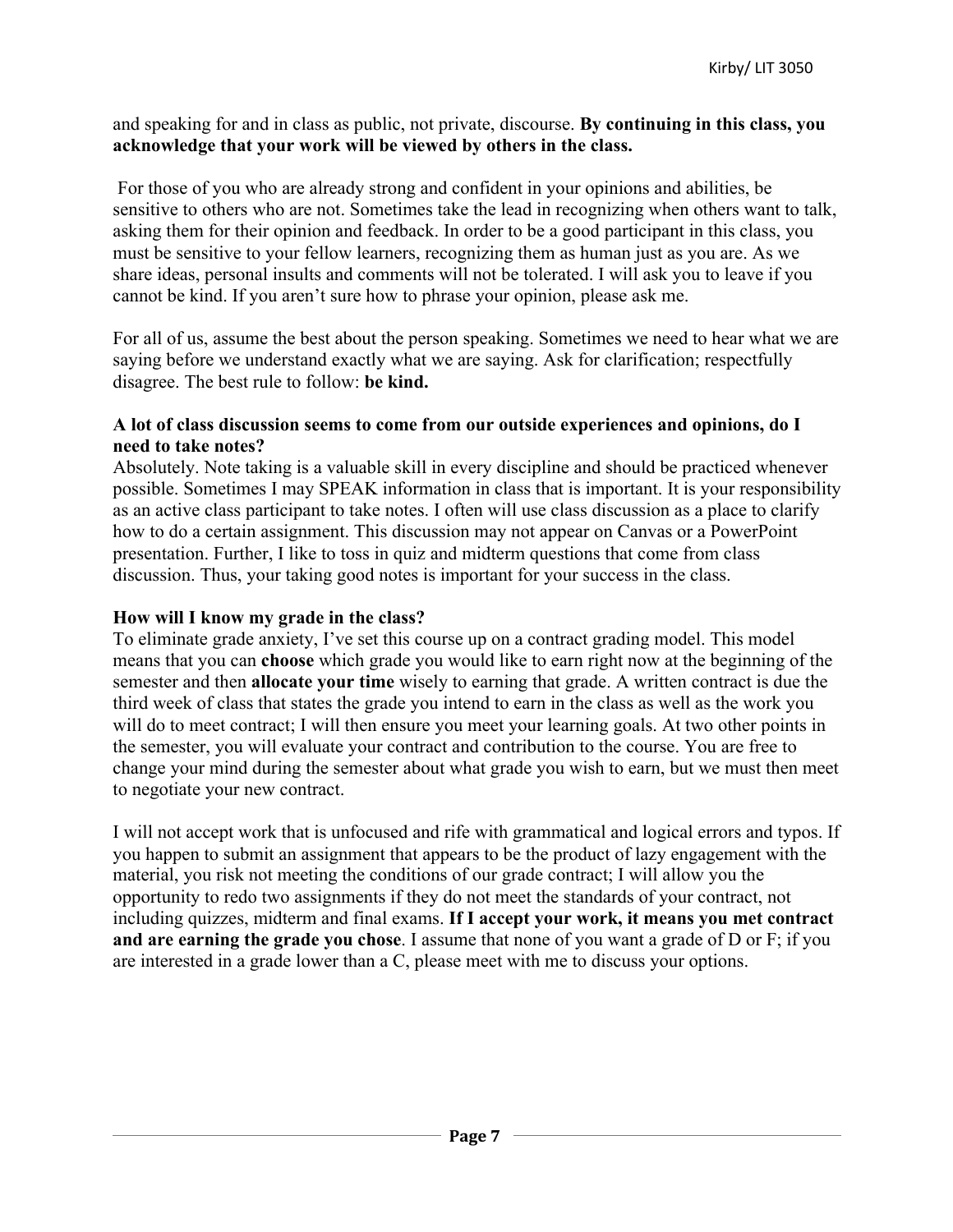## **70-79%: C**

To earn a C grade in this class, you will:

- 1. Create a contract for your grade, evaluating it twice in the semester (9%);
- 2. Contribute to class discussion every class (participation 10%);
- 3. Participate in the in-class notecard exercises (participation 10%);
- 4. Miss no more than 3 classes this semester;
- 5. Come to class on time;
- 6. Turn in your assignments on time;
- 7. Pass 10 quizzes with an average score of 60% (10%);
- 8. Contribute to 7 discussion questions on Instagram (20%);
- 9. Pass the midterm with a 70% or better (10%);
- 10. Pass the final exam with a 70% or better (7%);

11. Submit your Response Paper (10%).

*\*For a grade of C+, you will produce high-quality work and be an active and positive contributor to our classes, offering a respectful spirit and coming up with insightful ideas and worthwhile feedback both in the classroom and on Instagram.*

I will not accept work that does not meet with the quality expected of a C. If you do not do Cquality work, then I will not accept it. The fluctuation in the percentage allows that there can be variable effort and quality put in at the C level. Thus you can earn a C- or a C+.

#### **80-89%: B**

To earn a B grade in this class, you will do all of the above **C assignments (76%)** as well as

- 1. Attend one literary event in the semester, providing a 500-word response to it (10%);
- 2. Pass 10 quizzes on Canvas with an average score of 75%;
- 3. Contribute to 10 discussion questions on Canvas;
- 4. Pass the midterm and final exams with at least a score of 75% each.

*\*For a grade of B+, you will produce high-quality work and be an active and positive contributor to our classes, offering a respectful spirit and coming up with insightful ideas and worthwhile feedback both in the classroom and on Instagram.*

I will not accept work that does not meet with the quality expected of a B. If you do not do Bquality work, then I will not accept it. The fluctuation in the percentage allows that there can be variable effort and quality put in at the B level. Thus you can earn a B- or a B+.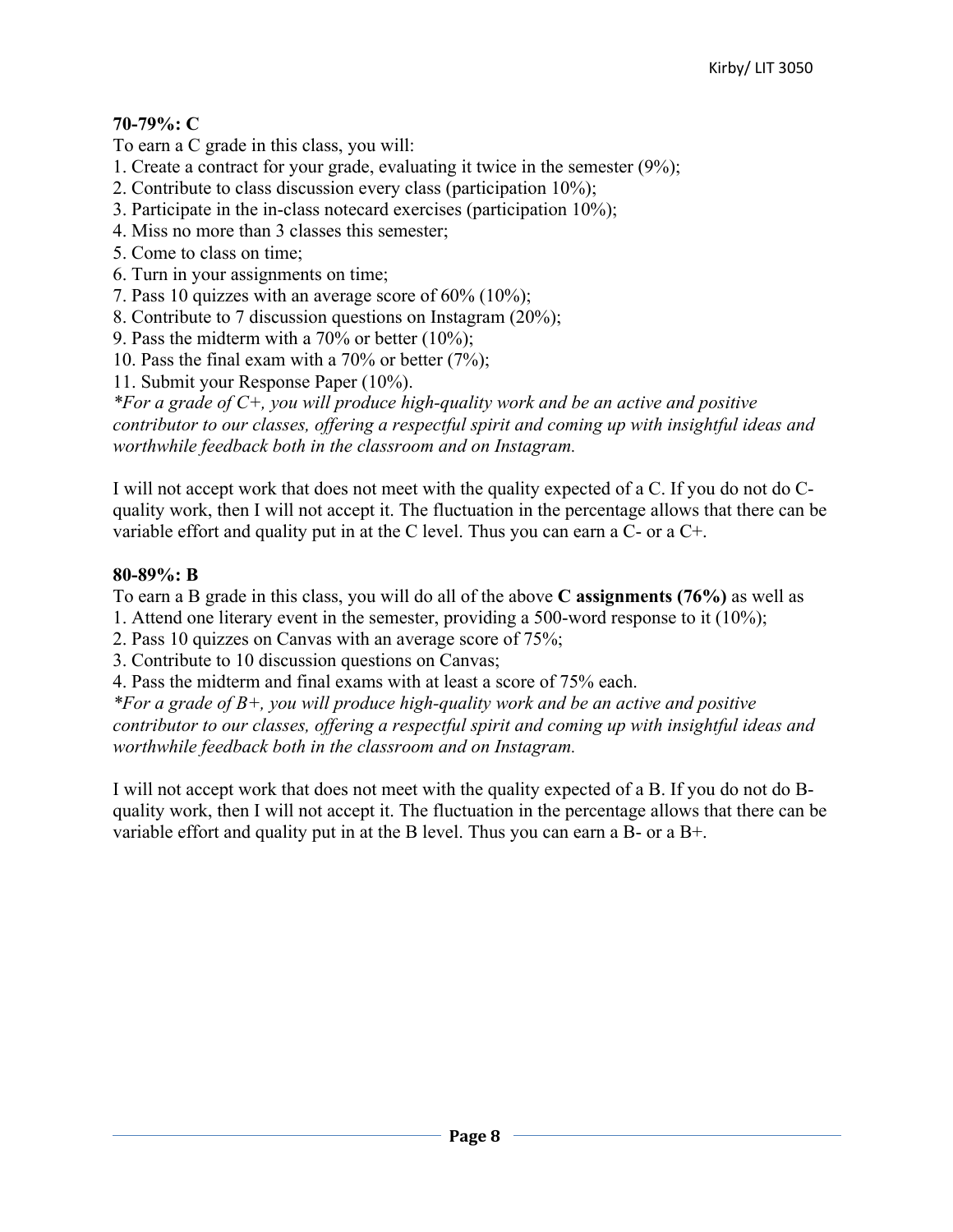#### **90-100%: A**

To earn an A grade in this class you will do all of the assignments listed for **B and C grades (86%)** as well as

1. Create and give a 3-minute presentation on a comics writer/author/illustrator of your choice that we will not read as a class, signing up for this presentation by 4 February on Canvas (7%); 2. Create and present a response to one of our course readings (7%).

3. Pass the midterm and final exams with at least a score of 85% each. *\*For a grade of A, you will be an active and positive contributor to our classes, offering a respectful spirit and coming up with insightful ideas and worthwhile feedback.*

I will not accept work that does not meet with the quality expected of an A. If you do not do A-quality work, then I will not accept it. The fluctuation in the percentage allows that there can be variable effort and quality put in at the A level. Thus you can earn an A- or an A (sorry there are no  $A + s$ , but you are all  $A + in$  my heart).

#### **It's halfway through the semester, and I haven't had any emails from you about my grade. How will I know if I am awesome and still on contract? Should I be nervous?**

First, you are awesome! Never doubt that. Your grades do not make you an awesome person; how you engage in life does. But I know we all care about grades, so second, if you are doing the assignments according to one of the contracts listed above and you have not heard from me about them, it means that you are doing a great job and are on track for your contracted grade. The only time I will initiate contact about your grade is if you are NOT meeting your contract. However, you are always welcome to ask me about your grade or performance in class at any time in the semester.

#### **I wrote the most amazing post on Instagram and then it deleted it and told me my account was blocked. What do I do?**

I'm sorry that totally sucks. One way to avoid this problem is to not wait until the last minute to post. Instagram often interprets a burst of many people posting the same hashtags at the same time as bots and shuts down the accounts. If you choose to do your posts earlier than the due date (I will put them up about a week before they are due), then you will not be seen as a bot.

#### **But I didn't post earlier, I'm looking at the FAQ because I posted at the due date and my post was deleted. So what do I do now?**

Did you COPY your response BEFORE posting it, so you can paste it into an email or new post? If so, try to post the text again without the hashtags. Then add the hashtags as a comment below the main post. If that doesn't work, try to post again without hashtags and tag me in the image. If your account has been blocked, send the image and post to me in an email with the appropriate subject line. Then immediately contact Instagram and let them know that your account is for a class and ask them to restore it. They will.

If you didn't copy your post before you posted it, then I am sorry, the post is gone; you will have to rewrite it. Consider it a hard but good lesson (like back in 2004, when I didn't back up my Master's thesis and lost 50 pages when the computer randomly shut down—you can bet I save my work regularly now). Rewrite your post, COPY it, then try the above strategies to get it posted.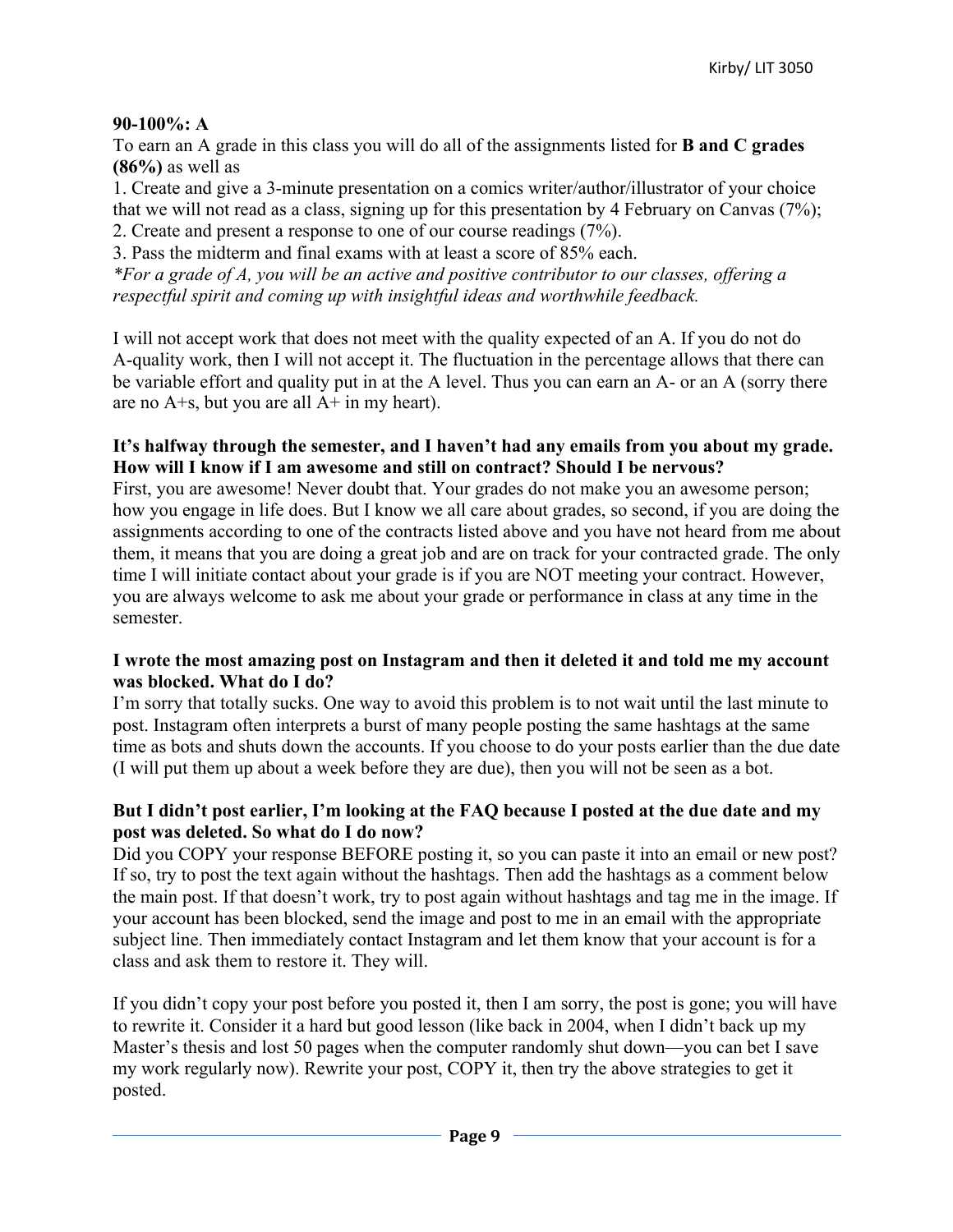**I successfully posted an amazing INSTAdiscussion. How do I know whether you've seen it?** Hashtags are important because that I how I will search for those of you who completed the prompts. Usually within three days, I will like all the Instagram posts to let you know that I have noted them for your contract. But sometimes I miss things. If you don't see a like within one week of posting, please contact me, using the appropriate subject line in your email<sup>5</sup>, so that I can like your post.

#### **Will you assign extra credit?**

During a given semester, opportunities for extra credit may arise. These assignments are often difficult. These tasks give you a chance to make up elements of our contract; therefore, they require *extra* effort.

#### **How do I contact you?**

At the top of the syllabus, all of my contact information is listed. In the subject line of your email, please indicate LIT 3050. If you don't, I will sweetly remind you to format your email correctly.

| A             | 93-100 Percent |
|---------------|----------------|
| $A -$         | 90-92          |
| $B+$          | 89-88          |
| R             | 87-83          |
| $B -$         | 82-80          |
| $C+$          | 79-78          |
| $\mathcal{C}$ | $77 - 73$      |
| $C-$          | 72-70          |
| $D+$          | 69-68          |
| D             | 67-63          |
| $D-$          | $62 - 60$      |
| F             | Below 60       |

#### **INCOMPLETES AND LATE ASSIGNMENTS**

#### **What if I turn in a late assignment?**

All assignments are to be submitted/turned in by the beginning of the class session when they are due—including assignments posted in Canvas. Incompletes will only be assigned in extremely unusual circumstances.

That said, life happens to all of us, including me. So sometimes we miss deadlines. To allow for that possibility, I have scheduled 12 quizzes and 12 INSTAdiscussions rather than the required 10. While I will not accept a late submission for either, having those two extra submission possibilities should provide you with some breathing room if life happens and you miss one.

<sup>&</sup>lt;sup>5</sup> Wow, I remind you a lot about your email header in this FAQ. Do you think it's important to me?  $\odot$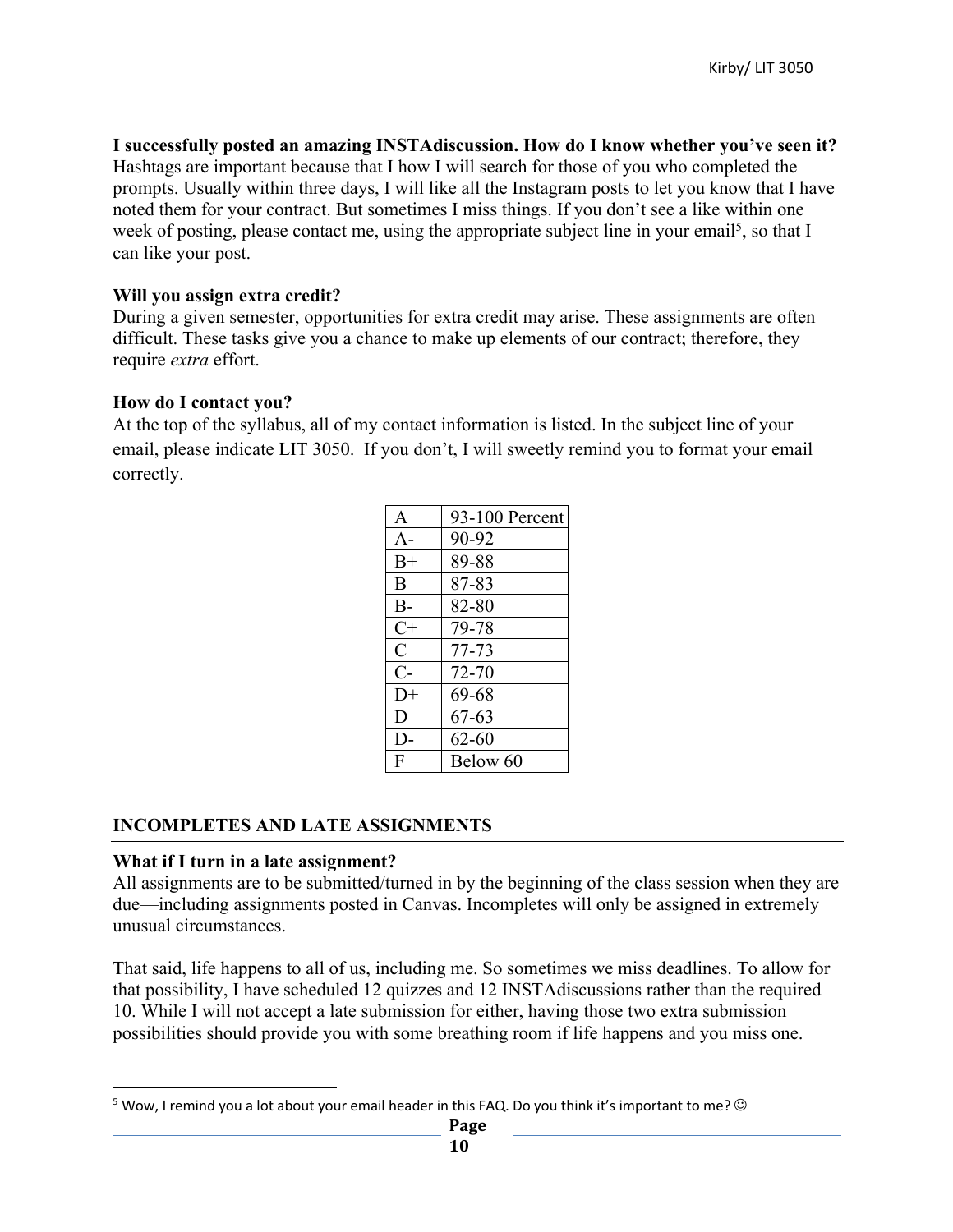For the other assignments, come talk to me if you know you will miss one ahead of time OR email me immediately if you do miss one. Remember to put "LIT 3050" in the subject of your email, or I will sweetly request that you do so before addressing your concerns.

#### **What if you don't accept an assignment?**

If your assignment does not meet the standard of our contract, I will hand it back to you. You will then have until the next class period to revise it to meet contract.

#### **What if I don't turn in an assignment at all?**

I will still like you. However, failing to do assignments (or adequately revising any ones I request) will result in a voided contract and a letter grade of D or F for the course. Of course, you should chat with me about any circumstances that maybe had you miss an assignment because we may be able to revise your contract to a satisfactory end.

#### **PLNU ATTENDANCE AND PARTICIPATION POLICY**

#### **What if I have to miss a class?**

You must attend class to pass the class. However, I do understand that emergencies do come up. If you do choose to miss class, you are responsible for the material covered and assignments given/due. **You must get this information from another** *student* **(not your instructor).** Class work is a privilege for those students who choose to come to class. They may decide to share what we did with you if you ask nicely. Also, you must be prepared for the next class you attend. "I didn't know what to do because I missed last class" is not an acceptable excuse.

#### As PLNU notes,

*Regular and punctual attendance at all classes is considered essential to optimum academic achievement. If the student is absent from more than 10 percent of class meetings, the faculty member can file a written report which may result in de-enrollment. If the absences exceed 20 percent, the student may be de-enrolled without notice until the university drop date or, after that date, receive the appropriate grade for their work and participation.* 

See Academic Policies in the Undergraduate Academic Catalog.

You may be absent **three class sessions without question**. Wise students will not use up allowable absences early-on for fickle purposes, however. A total of four **absences** may result in a letter's reduction in the course grade. A total of six absences may result in failure of the course. Three times of arriving late or exiting class early will equal one absence. You should not depend on doctors' or deans' excuses to bail you out. The built-in allowances are there to cover such needs, so plan carefully and do not use up your allowed absences early in the semester. **Please talk to me and e-mail me about extended illness, emergencies and absence for official university business.** Students in traveling groups that **represent the university** should meet with me during the first week of classes to review the group's travel schedule and its impact in LIT 3050. Students who are absent from six class sessions within the first five weeks (without legitimate reasons communicated promptly to the professor via e-mail) should expect to be **automatically and officially de-enrolled** from the course. I warn students via e-mail of impending de-enrollment after five absences.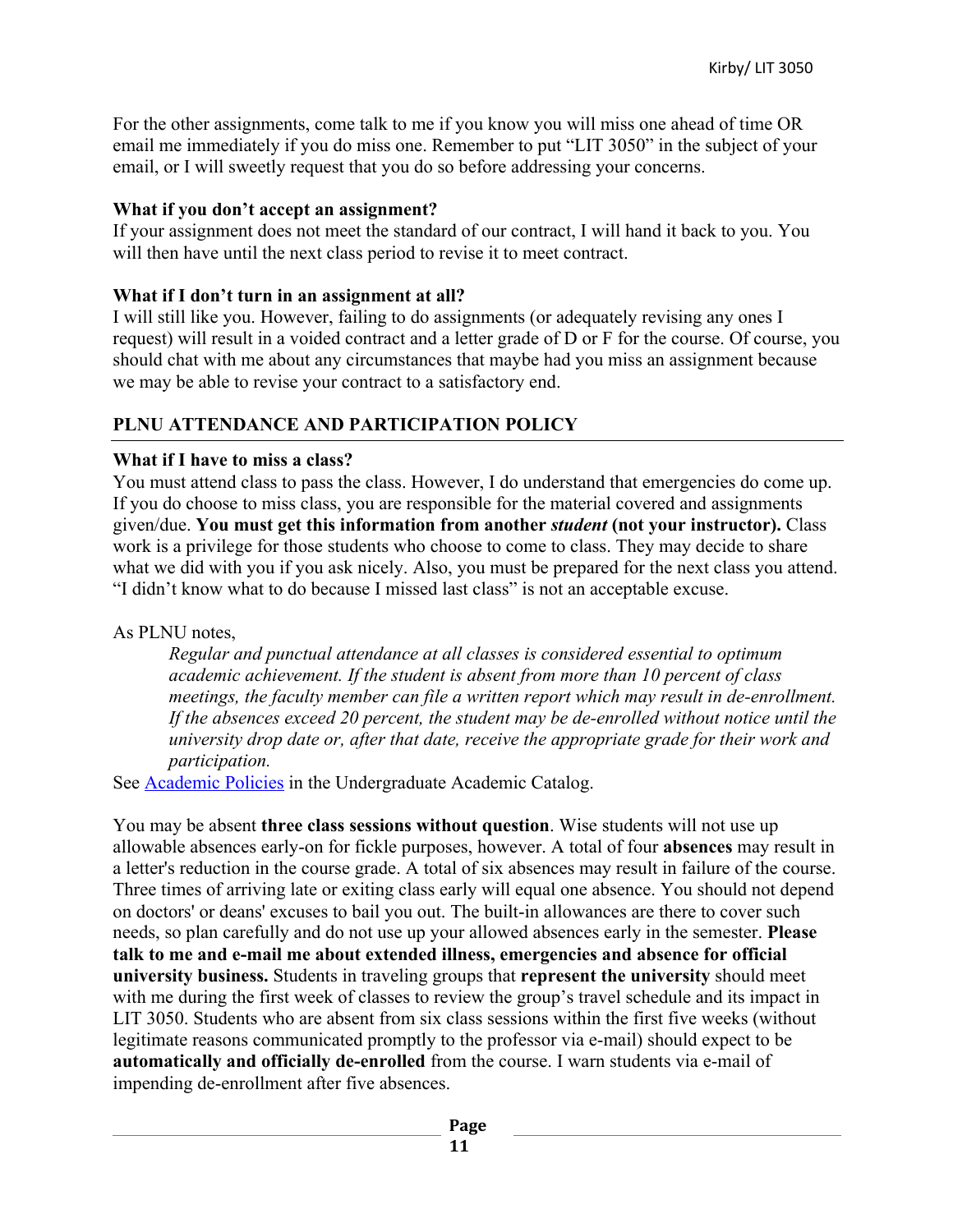Distracting and disruptive behavior will be considered an absence.

## **FINAL EXAMINATION POLICY**

Successful completion of this class requires taking the final examination **on its scheduled day**. The final examination schedule is posted on the Class Schedules site. No requests for early examinations or alternative days will be approved.

#### **PLNU ACADEMIC HONESTY POLICY**

#### **What if I want to use other people's writing in my writing?**

As Solomon wisely noted, "There is nothing new under the sun." Thus, it is perfectly okay to reference other texts (written or visual) in your own writing. However, you must give credit to any ideas or sentences that are not originally yours or aren't common knowledge. To omit doing this action is an act of plagiarism. Writing is often collaborative, and writers share and borrow from each other all the time (just as I did from other PLNU faculty when I wrote this syllabus). There are ways to do this that are acceptable (such as taking suggestions from a professor or a peer), but there are also ways to use other people's ideas or words in a way that is considered plagiarism (such as passing off somebody else's work—even just a sentence—as your own). We will discuss this further in class.

Plagiarism of any kind will not be tolerated. Any word or idea that is not your own must be cited correctly. As explained in the University Catalog,

*Students should demonstrate academic honesty by doing original work and by giving appropriate credit to the ideas of others. Academic dishonesty is the act of presenting information, ideas, and/or concepts as one's own when in reality they are the results of another person's creativity and effort. A faculty member who believes a situation involving academic dishonesty has been detected may assign a failing grade for that assignment or examination, or, depending on the seriousness of the offense, for the course. Faculty should follow and students may appeal using the procedure in the university Catalog.*

See **Academic Policies** for definitions of kinds of academic dishonesty and for further policy information.

If you aren't sure if you are plagiarizing (you sweet, naïve thing), check out the information on the university cheating and plagiarism policy at http://catalog.pointloma.edu/content.php?catoid=8&navoid=864

Or you can visit PLNU's library which also has an excellent tutorial on how to avoid plagiarism. Finally, you can always talk to me. If you're wondering if you may have paraphrased too closely, be sure to ask before you turn in the assignment. You will not be penalized if you ask first.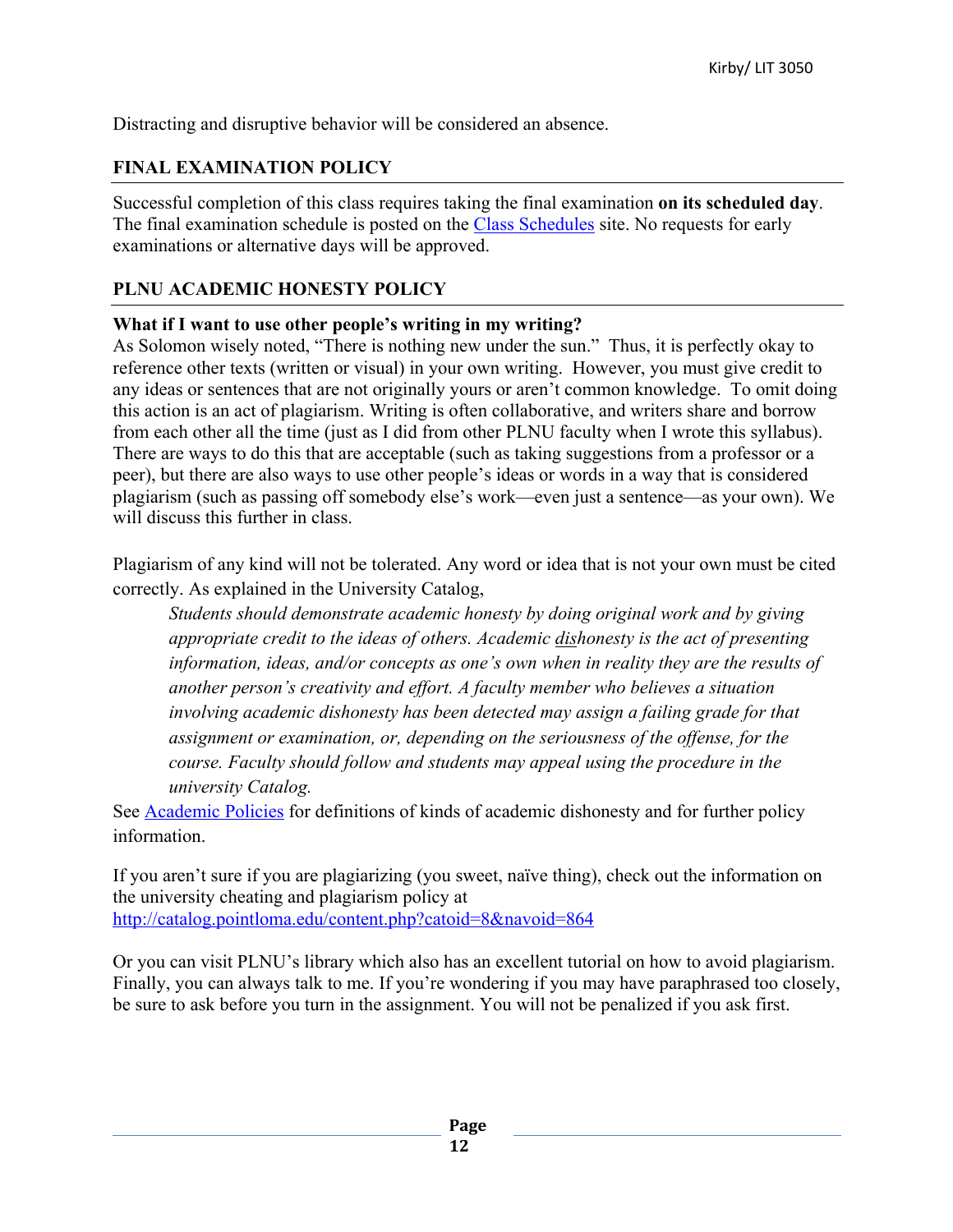#### **PLNU ACADEMIC ACCOMMODATIONS POLICY**

#### **What if I need some extra help in your class?**

While all students are expected to meet the minimum standards for completion of this course as established by the instructor, students with disabilities may require academic adjustments, modifications or auxiliary aids/services. At Point Loma Nazarene University (PLNU), these students are requested to register with the Disability Resource Center (DRC), located in the Bond Academic Center. (DRC@pointloma.edu or 619-849-2486). The DRC's policies and procedures for assisting such students in the development of an appropriate academic adjustment plan (AP) allows PLNU to comply with Section 504 of the Rehabilitation Act and the Americans with Disabilities Act. Section 504 (a) prohibits discrimination against students with special needs and guarantees all qualified students equal access to and benefits of PLNU programs and activities. After the student files the required documentation, the DRC, in conjunction with the student, will develop an AP to meet that student's specific learning needs. The DRC will thereafter email the student's AP to all faculty who teach courses in which the student is enrolled each semester. The AP must be implemented in all such courses.

If students do not wish to avail themselves of some or all of the elements of their AP in a particular course, it is the responsibility of those students to notify their professor in that course. PLNU highly recommends that DRC students speak with their professors during the first two weeks of each semester about the applicability of their AP in that particular course and/or if they do not desire to take advantage of some or all of the elements of their AP in that course.

Also, come see me if you think you may need some extra assistance in passing this class.

**This syllabus is a contract. If you continue in this course, then you agree to comply with the class policies as stated here.**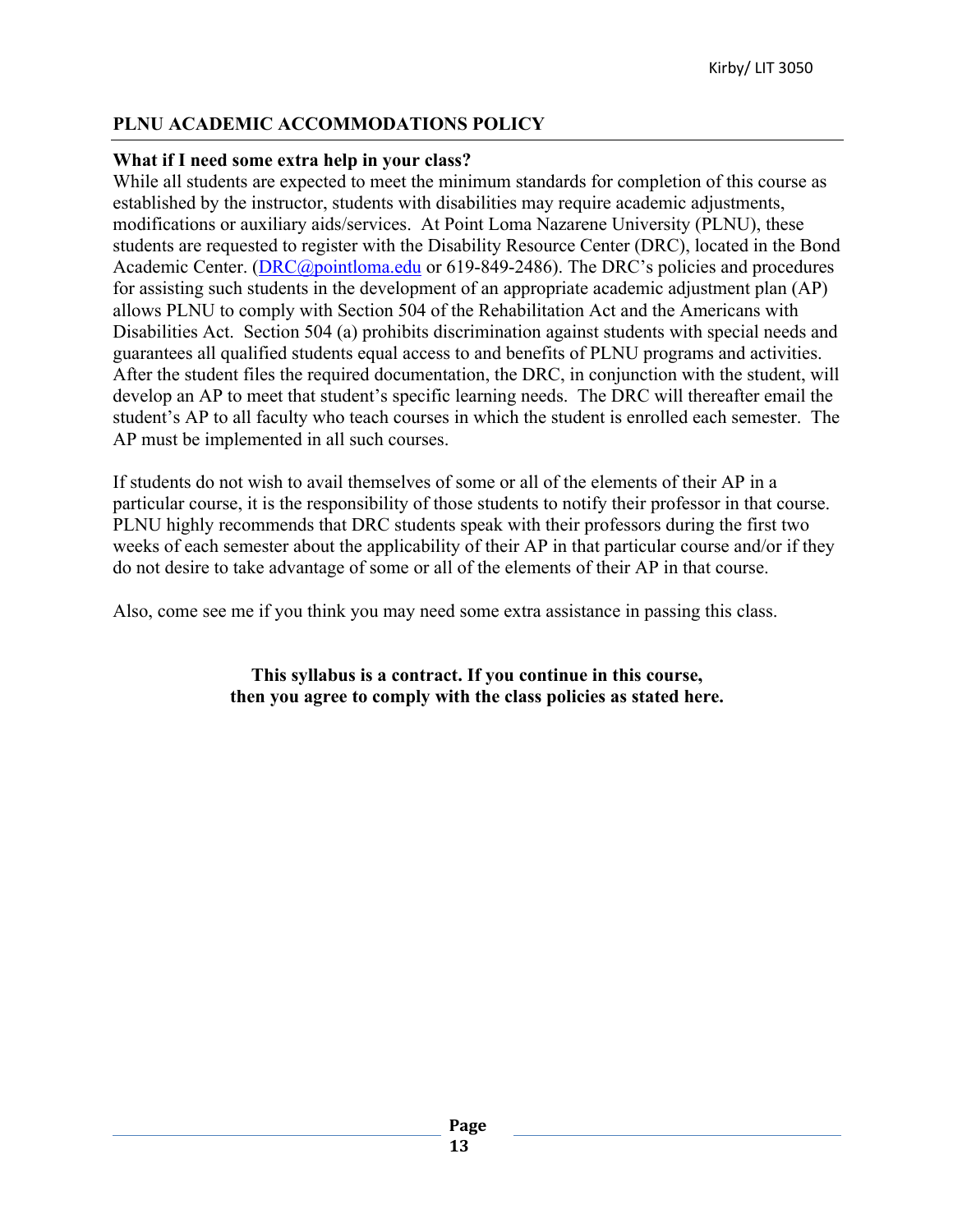#### **COURSE SCHEDULE AND ASSIGNMENTS**

#### **Schedule**<sup>6</sup>

\*\*Readings and assignments are due on the date listed.\*\* \*\*\*CR denotes readings can be found on Canvas in PAGES section.\*\*\*

|                   | Week 1                                                             |
|-------------------|--------------------------------------------------------------------|
| 16 January        | Syllabus/Getting to Know You                                       |
|                   | Week $2 -$ Comics = Art?                                           |
| 21 January        | McCloud: Chapter 1 "Setting the Record Straight                    |
| 23 January        | CR: Masreel experpt from Passionate Journey                        |
|                   | CR: Ernst excerpt from Une Semaine de Bonté                        |
|                   | <b>DUE:</b> INSTA discussion #1                                    |
|                   | <b>DUE</b> : Quiz 1                                                |
|                   | Week 3 - Stories We Tell About Who We Are                          |
| 28 January        | McCloud: Chapter 2 "The Vocabulary of Comics"                      |
|                   | CR: Hergé Tintin and the Picaros                                   |
|                   | <b>DUE:</b> Contract for Grade                                     |
|                   | <b>DUE:</b> INSTAdiscussion #2                                     |
| <b>30 January</b> | Abirached: A Game For Swallows (ENTIRE BOOK, PLAN                  |
|                   | <b>ACCORDINGLY)</b>                                                |
|                   | DUE: Quiz 2                                                        |
|                   | Week 4                                                             |
| <b>4 February</b> | CR: McCloud Making Comics Chapter 1                                |
|                   | DUE: Sign up for A-Project Presentations (On Canvas; your name AND |
|                   | chosen comic that we are NOT reading in class)                     |
|                   | DUE: Quiz 3                                                        |
| <b>6 February</b> | Moon and Bá: Daytripper (pp.                                       |
|                   | <b>DUE:</b> INSTAdiscussion #3                                     |
|                   | Week 5                                                             |
| 11 February       | Moon and Bá: <i>Daytripper</i> (pp.                                |
|                   | DUE: Quiz 4                                                        |
| 13 February       | CR: Thompson excerpt from Carnet de Voyage                         |
|                   | <b>DUE:</b> INSTAdiscussion #4                                     |
|                   |                                                                    |

<sup>6</sup> Note: I reserve the right to change the syllabus as needed to facilitate our course goals. You will receive notification of these changes; after which time, you are responsible for required material.

Disclaimer: This class is taught at the college level; therefore, reading materials may be adult and/or controversial in connotation and/or denotation. The purpose of presenting such material is to expose you to various viewpoints viewpoints that will act as sources for discussions. For this reason, no alternate materials will be provided.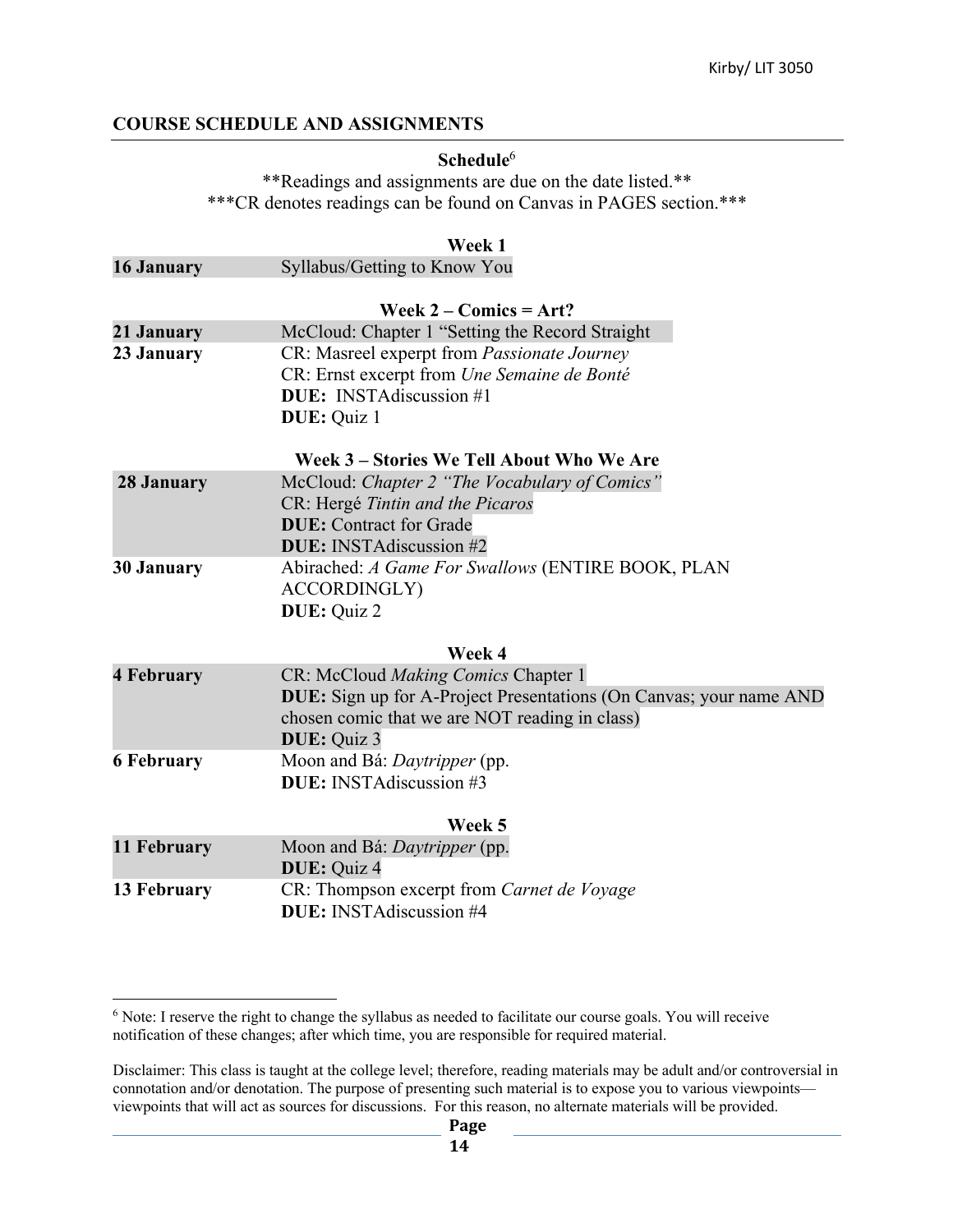|                    | Week 6 – Stories We Tell About Who Is Other                              |
|--------------------|--------------------------------------------------------------------------|
| <b>18 February</b> | McCloud: Chapter 3 "Blood in the Gutter"                                 |
|                    | CR: Goscinny and Uderzo Asterix and Cleopatra                            |
|                    | DUE: Quiz 5                                                              |
| 20 February        | Abouet and Oubrerie Aya                                                  |
|                    | *On reserve at library                                                   |
|                    | DUE: INSTAdiscussion #5                                                  |
|                    | Week 7                                                                   |
| 25 February        | McCloud: Chapter 4 "Time Frames"                                         |
| 27 February        | CR: Okorafor and various artists excerpt from Black Panther, Long Live   |
|                    | the King                                                                 |
|                    | CR: Kwanza Osajyefo and Tim Smith excerpt from Black                     |
|                    | <b>DUE:</b> INSTAdiscussion #6                                           |
|                    | DUE: Quiz 6                                                              |
|                    |                                                                          |
|                    | Week 8                                                                   |
| 3 March            | <b>TBD</b>                                                               |
|                    | <b>DUE:</b> Contract Evaluation 1                                        |
| 5 March            | <b>MIDTERM</b>                                                           |
|                    | Week 9                                                                   |
| $9 - 13$ March     | <b>SPRING BREAK - NO CLASS</b>                                           |
|                    |                                                                          |
| 17 March           | Week 10                                                                  |
|                    | Bui: The Best We Could Do (ENTIRE BOOK, PLAN ACCORDINGLY)<br>DUE: Quiz 7 |
| 19 March           | McCloud: Chapter 5 "Living in the Line"                                  |
|                    | CR: R.Crumb excerpt from Genesis                                         |
|                    | DUE: INSTAdiscussion #7                                                  |
|                    |                                                                          |
|                    | Week 11                                                                  |
| 24 March           | <b>PRESENTATIONS</b>                                                     |
| 26 March           | <b>PRESENTATIONS</b>                                                     |
|                    | Week 12                                                                  |
| 31 March           | CR: Hwa excerpt from The Color of Earth                                  |
|                    | <b>DUE:</b> INSTAdiscussion #8                                           |
| 2 April            | CR: McCloud Making Comics Chapter 3                                      |
|                    | CR: McKean excerpt from Pictures that Tick 2                             |
|                    | <b>DUE</b> : Quiz 8                                                      |
|                    |                                                                          |